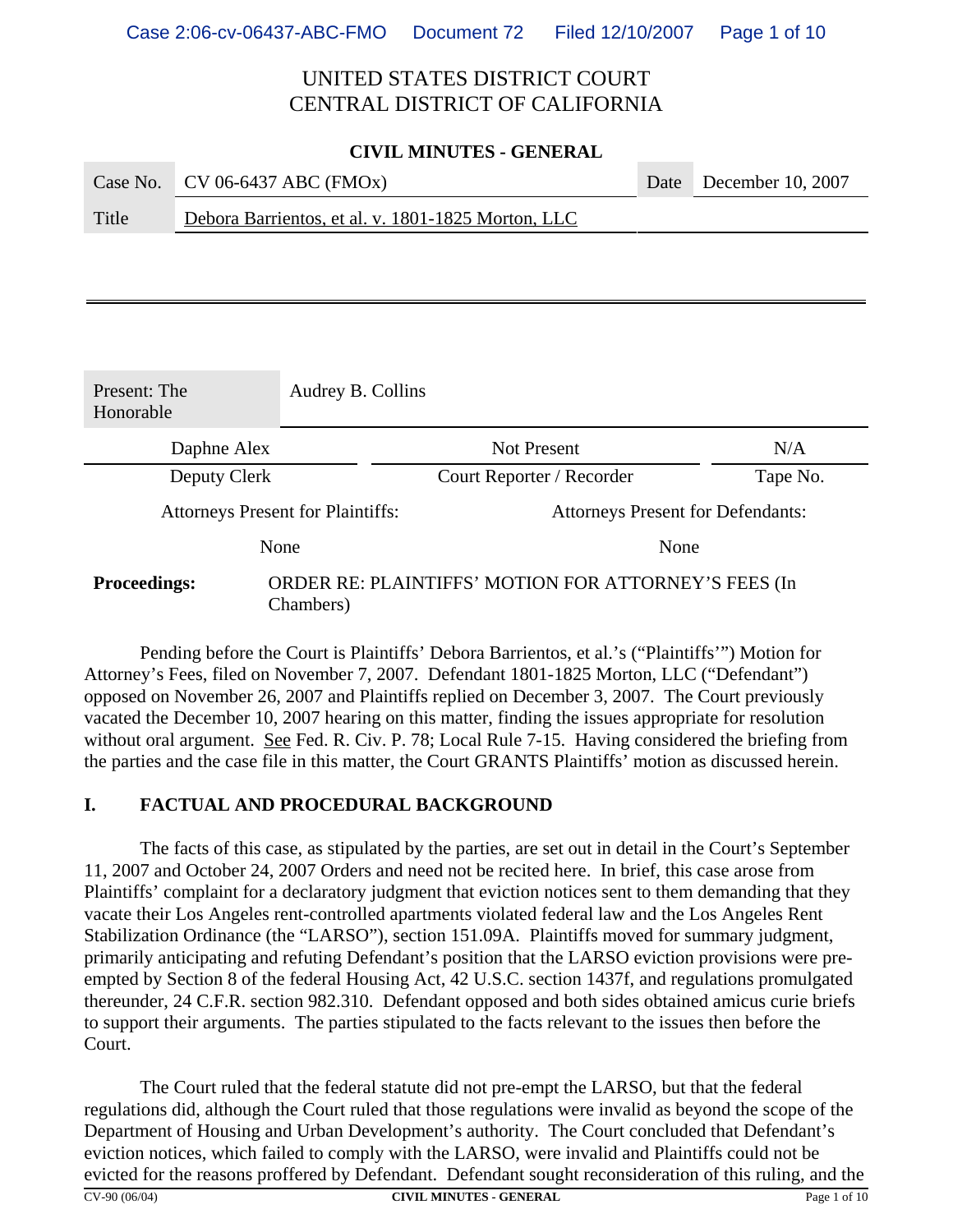#### **CIVIL MINUTES - GENERAL**

|       | Case No. CV 06-6437 ABC (FMOx)                     | Date December 10, 2007 |
|-------|----------------------------------------------------|------------------------|
| Title | Debora Barrientos, et al. v. 1801-1825 Morton, LLC |                        |

Court declined to reverse it, but it did grant summary judgment to Plaintiffs on issues left unresolved by the previous Order on summary judgment. The Court awarded Plaintiffs attorney's fees and costs in the judgment issued on September 10, 2007.

Plaintiffs now move for \$180,029.50 in attorney's fees incurred as a result of this litigation. They claim entitlement to fees based upon the leases between Plaintiffs and Defendant, or, alternatively, based upon section 151.10A of the LARSO. They also submit evidence of the reasonableness of both the hourly rates charged and the number of hours billed that comprise this number. Defendant opposed Plaintiffs' motion, arguing that Plaintiffs are not entitled to any attorney's fees, and, even if they are, an evidentiary hearing should be held on the issue of reasonableness. Although the Court has trouble understanding why, Defendant declined to offer opposing evidence or argument in its opposition that the fees sought are unreasonable, instead asking for an evidentiary hearing or supplemental briefing on this issue.

As discussed below, the Court holds that the leases at issue here provide Plaintiffs' entitlement for attorney's fees and finds it unnecessary to address the parties' arguments over the applicability of section 151.10A of the LARSO. Moreover, the Court declines to conduct an evidentiary hearing or allow Defendant to further brief the reasonableness of the fees sought by Plaintiffs. The evidence offered by Plaintiffs provides enough support for the fees sought, and Defendant should have taken the opportunity to oppose that evidence in its opposition, which it apparently chose not to do.

### **II. LEGAL STANDARD**

This case arose under the Court's federal question jurisdiction, so the Court must apply federal law to the question of attorney's fees. See United States ex rel. Reed v. Callahan, 884 F.2d 1180, 1185 (9th Cir. 1989). Under federal law, the "American Rule" applies and permits fees "only when authorized by statute or an enforceable contract[.]" Id. Here, Plaintiffs seek fees based upon their leases, and the Court must look to California law in interpreting those contracts. See Resolution Trust Corp. v. Midwest Fed. Sav. Bank of Minot, 36 F.3d 785, 800 (9th Cir. 1993). California Civil Code section 1717(a) authorizes reasonable attorney's fees "[i]n any action on a contract, where the contract specifically provides that attorney's fees, which are incurred to enforce the contract, shall be awarded either to one of the parties or to the prevailing party[.]" California Code of Civil Procedure section 1033.5(a)(10) also allows attorney's fees as costs when provided for in a contract.

Once a party is identified as prevailing, the district court determines a "lodestar" figure representing reasonable fees. See Hensley v. Eckerhart, 461 U.S. 424 (1983). The lodestar is the attorney fee calculated by multiplying the number of hours reasonably spent on the litigation by a reasonable hourly rate. Id. at 433; see also Caudle v. Bristow Optical Co., 224 F.3d 1014, 1028 (9th Cir. 2000). "[A] district court should exclude from the lodestar amount hours that are not reasonably expended because they are 'excessive, redundant, or otherwise unnecessary.'" Van Gerwen v. Guarantee Mut. Life Co., 214 F.3d 1041, 1045 (9th Cir. 2000) (quoting Hensley, 461 U.S. at 434). Additionally, the lodestar amount may be subject to reduction where the prevailing party succeeds on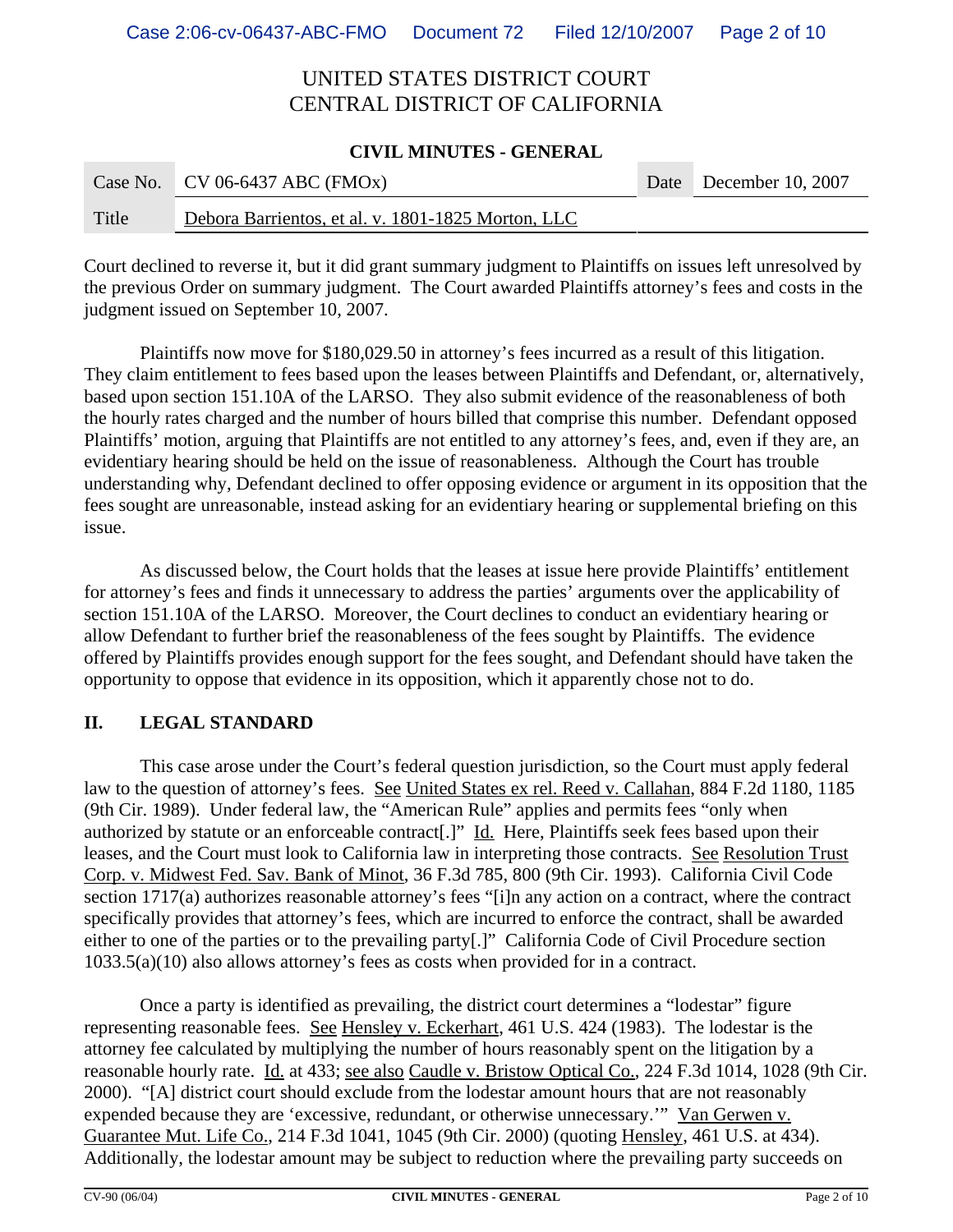#### **CIVIL MINUTES - GENERAL**

|       | Case No. CV 06-6437 ABC (FMOx)                     | Date December 10, 2007 |
|-------|----------------------------------------------------|------------------------|
| Title | Debora Barrientos, et al. v. 1801-1825 Morton, LLC |                        |

only some of its claims for relief. In this situation, the court must address whether the failed claims were related to the successful claims, and, if not, award no fees for the hours spent on unrelated claims. Hensley, 461 U.S. at 435.

After computing the lodestar, the district court is to assess whether additional considerations enumerated in Kerr v. Screen Extras Guild, Inc., 526 F.2d 67, 70 (9th Cir. 1975), cert. denied, 425 U.S. 951 (1976), require the court to adjust the figure. Caudle, 224 F.3d at 1028. The Kerr factors are: (1) the time and labor required; (2) the novelty and difficulty of the questions involved; (3) the skill requisite to perform the legal service properly; (4) the preclusion of other employment by the attorney due to acceptance of the case; (5) the customary fee; (6) whether the fee is fixed or contingent; (7) time limitations imposed by the client or the circumstances; (8) the amount involved and the results obtained; (9) the experience, reputation, and ability of the attorneys; (10) the "undesirability" of the case; (11) the nature and length of the professional relationship with the client; and (12) awards in similar cases. Kerr, 526 F.2d at 70.

### **III. DISCUSSION**

### **A. Plaintiff's Entitlement to Attorney's Fees Under Their Lease Agreements**

Plaintiffs seek attorney's fees based upon a provision in their lease agreements providing for attorney's fees to the "prevailing party."1 Defendant does not dispute the interpretation of these clauses

<sup>&</sup>lt;sup>1</sup>At least 15 Plaintiffs signed leases with the following clause: "If any legal action or proceeding be brought by either party to enforce any part of this Agreement, the prevailing party shall recover, in addition to all other relief, reasonable attorney fees and costs, whether or not such action proceeds to judgment. As used herein, 'the prevailing party' means the party in whose favor final judgment is rendered." (See, e.g., Declarations of Debora Barrientos ¶ 2, Ex. A ¶ 20; Armando Briseno ¶ 2, Ex. A ¶ 20; Miguel Gonzales ¶ 2, Ex. A ¶ 20; Jeon Soon Hwang ¶ 2, Ex. A ¶ 20; Jae Ok Kim, Ex. A ¶ 20; Leanna Kim ¶ 2, Ex. A ¶ 20; Maria Landaverde ¶ 2, Ex. A ¶ 20; Jane Y. Lee ¶ 2, Ex. A ¶ 20; Helen Yu ¶ 2, Ex. A ¶ 20.) Two Plaintiffs signed leases with this clause: "If any legal action or proceeding be brought by either party to enforce any part of this Agreement, the prevailing party shall recover, in addition to all other relief, reasonable costs, including attorney's fees." (Declaration of A. Christian Abasto ("Abasto Decl.") ¶ 3, Ex. C ¶ 26.) Five of the Plaintiffs no longer have copies of their leases. (Id. ¶ 3.) The 17 leases offered into evidence by Plaintiffs are sufficient to establish entitlement to fees for all Plaintiffs and the fees need not be separated and reduced for Plaintiffs for whom leases were not provided to the Court. See Cruz v. Ayromloo, 155 Cal. App. 4th 1270, 1277 (2007) (allowing recovery of fees expended for all tenant-plaintiffs because the issues were "so factually interrelated that it would have been impossible to separate the activities . . . into compensable and noncompensable time units." (ellipsis in original and citation and quotation omitted)). The issues here were identical for each Plaintiff and Defendant has offered no principled way to segregate them for the five Plaintiffs who do not have copies of their leases.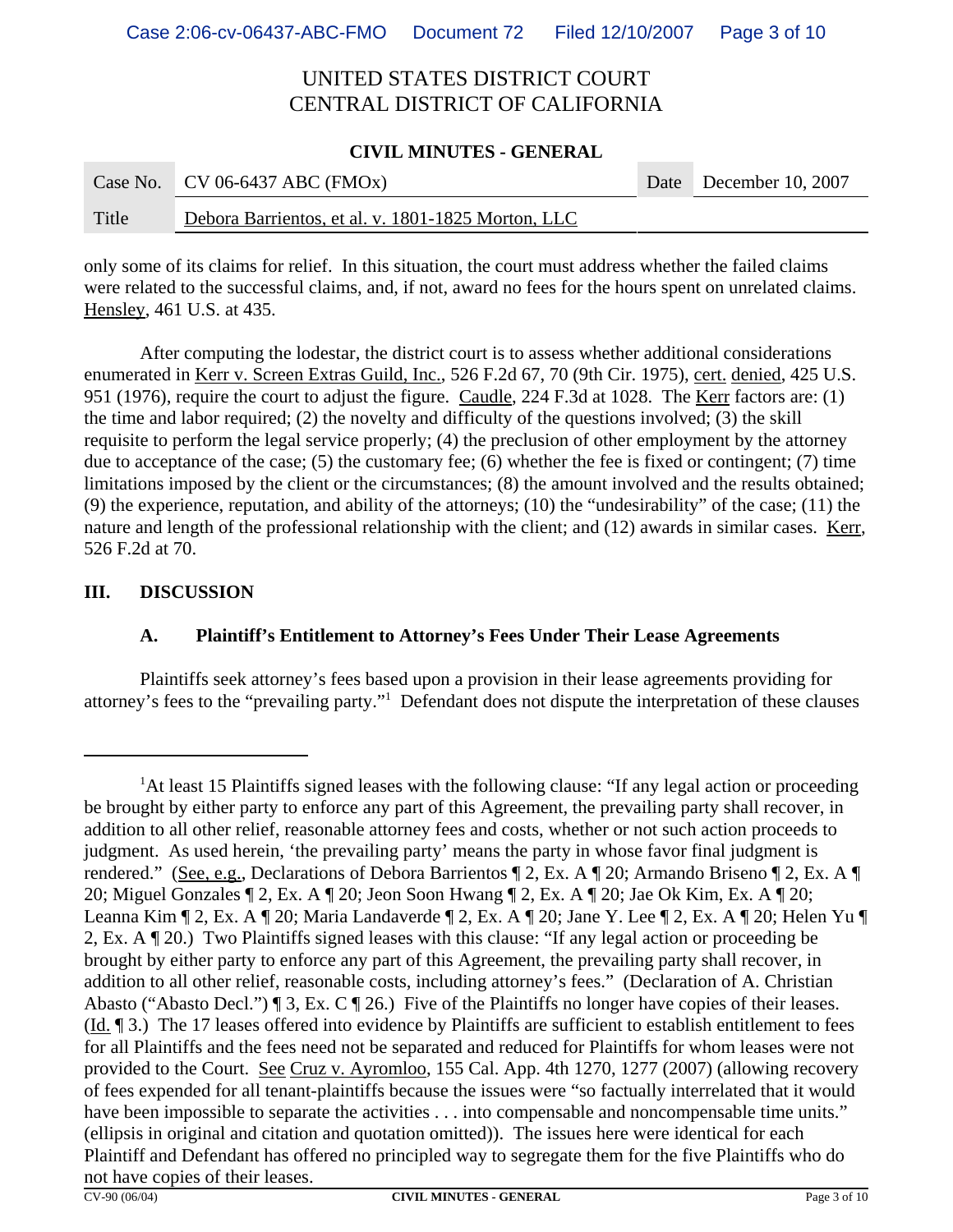#### **CIVIL MINUTES - GENERAL**

|       | Case No. CV 06-6437 ABC (FMOx)                     | Date December 10, 2007 |
|-------|----------------------------------------------------|------------------------|
| Title | Debora Barrientos, et al. v. 1801-1825 Morton, LLC |                        |

or that Plaintiffs are the prevailing parties for the purposes of assessing fees.<sup>2</sup> Rather, Defendant argues that Plaintiffs were required to plead and prove entitlement to contractual attorney's fees as damages at summary judgment. Because Plaintiffs did not submit the leases into evidence at the summary judgment stage, Defendant reasons, their claims to fees under the leases must fail. The Court rejects this contention and finds that the fees provisions in Plaintiffs' leases allow Plaintiffs to recover fees here.

Federal Rule of Civil Procedure 54(d)(2)(A) states: "A claim for attorney's fees and related nontaxable expenses must be made by motion unless the substantive law requires those fees to be proved at trial as an element of damages." The Advisory Committee Notes to the 1993 amendments to this rule note that the rule "does not . . . apply to fees recoverable as an element of damages, as when sought under the terms of a contract; such damages typically are to be claimed in a pleading and may involve issues to be resolved by a jury." Defendant interprets this note to require Plaintiffs to prove attorney's fees arising from a contract as damages during the course of summary judgment, and cannot later bring the issue out on a motion. Plaintiffs argue that this comment was intended as an example only and does not mean that all fees arising from a contract must be considered "damages" that must be pled and proved at trial. Resolution of this question compels the Court to look to the "substantive law" to determine whether contractual fees here must be considered "damages" that Plaintiffs must establish at summary judgment.

Both California Civil Code section 1717 and California Code of Civil Procedure section 1033.5(a)(10) allow contractual attorney's fees as part of the costs of suit, suggesting that the substantive law in California does not treat contractual attorney's fees as contractual "damages." Although Defendant relies on Genis v. Krasne, 47 Cal. 2d 241 (1956) to suggest that contractual attorney's fees are always considered damages that must be pled and proved at trial, later cases have recognized that section 1717 and section 1033.5(a)(10) have abrogated that rule and treat contractual

<sup>&</sup>lt;sup>2</sup>Defendant objects on various evidentiary grounds to the declarations of Jin M. Park and Norma Brisco, offered by Plaintiffs in support of their motion. The Court OVERRULES these objections because Plaintiffs remedied any defects with a Notice of Errata and the declarations submitted with Plaintiffs' reply brief. Defendant further objects to the actual leases, suggesting that it did not sign the leases and they do not apply. The Court finds this contention at best disingenuous, if not outright sanctionable. "Morton Garden Apartments By: Agent" appears on each lease's signature page as "LESSOR," and some leases include the signature of Mirna Jiminez as the "Morton Garden Apartments" agent. (See, e.g., Abasto Decl. ¶ 3, Ex. B; Declaration of Jeon Su Hwang ¶ 2, Ex. A.) Moreover, as Plaintiffs point out, Defendant does not dispute that Topa Management Company ("Topa") is its valid agent. Topa issued every one of the eviction notices at issue at summary judgment, and it issued all but one of the leases offered by Plaintiffs in support of this fees motion. Defendant litigated this case from start to finish under the assumption that it controlled Plaintiffs' tenancies, and, certainly, a sophisticated landlord like Defendant would have had Plaintiffs sign leases containing the terms and conditions of the tenancy. Yet, Defendant has offered no documents representing allegedly "valid" leases. Not surprisingly, Plaintiffs suggest that they do not have any signed copies because Defendant has retained the originals of the leases. Defendants' objections to these documents are OVERRULED.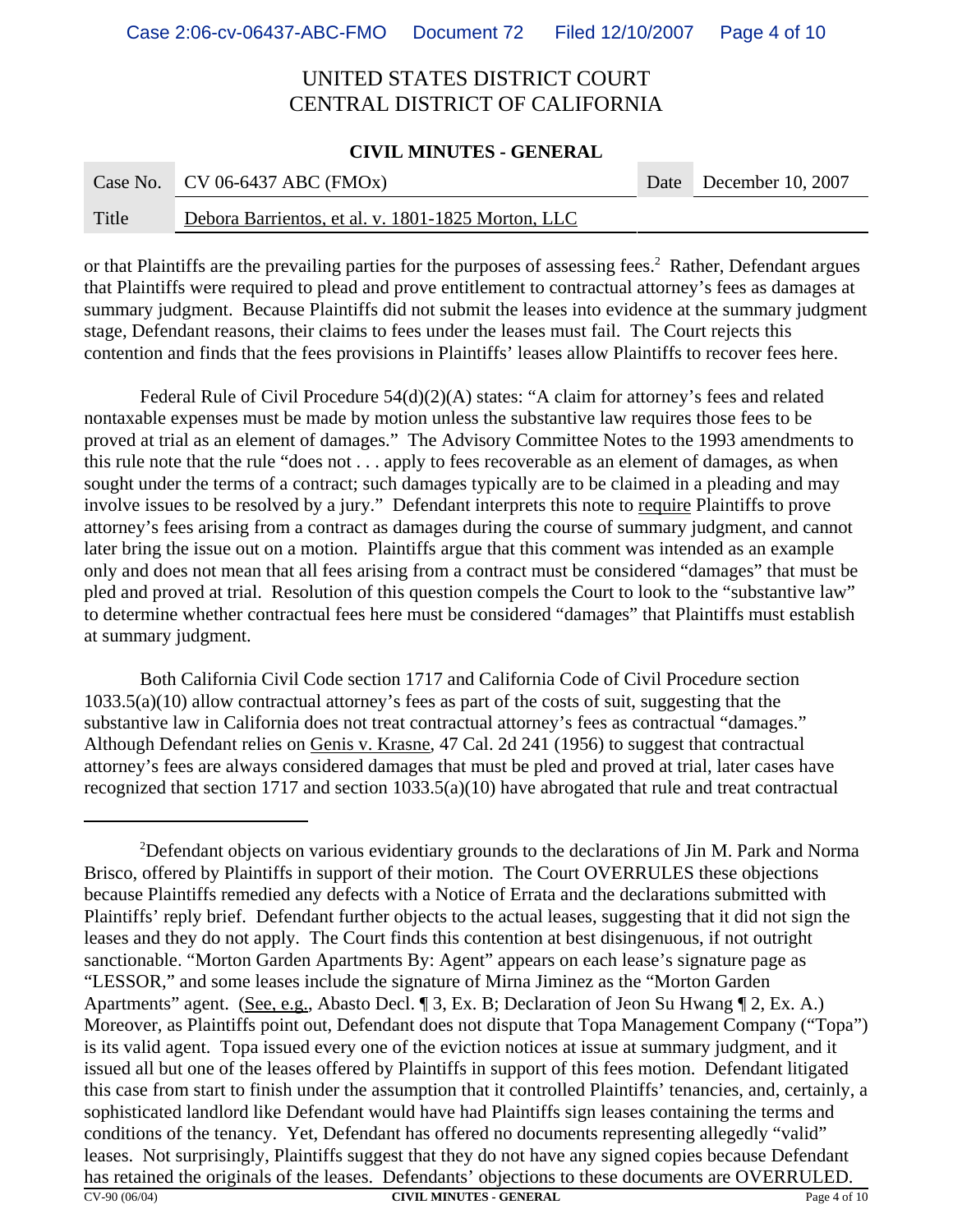#### **CIVIL MINUTES - GENERAL**

**COL** 

|       | Case No. CV 06-6437 ABC (FMOx)                     | Date December 10, 2007 |
|-------|----------------------------------------------------|------------------------|
| Title | Debora Barrientos, et al. v. 1801-1825 Morton, LLC |                        |

attorney's fees as recoverable costs of suit, not damages. See e.g., Ripley v. Pappadopoulos, 23 Cal. App. 4th 1616, 1627 (1994) (citing Genis and stating, "[s]pecial contract damages are subject to pleading and proof in the main action and cannot be recovered by mere inclusion in a memorandum of costs. . . . As an exception to this rule, the Legislature has chosen to provide for the recovery of contractual attorney fees in a cost award." (citing Cal. Civ. Code § 1717; Cal. Code Civ. Proc. §  $1033.5(a)(10)(A)$ .<sup>3</sup>

Defendant further suggests that at least the contract provision entitling Plaintiffs to fees must be admitted into evidence during trial in order to prove entitlement to contractual attorney's fees. See, e.g., Genis, 47 Cal. 2d at 246; Citizens Suburban Co. v. Rosemont Dev. Co., 244 Cal. App. 2d 666, 684 (1966). California law, however, has retreated from the reasoning in these cases that a contract must be admitted at trial for the attorney's fees clause to apply. For example, in Genis, the court rested its analysis on the assumption that contractual attorney's fees are always considered damages to be pled and proved at trial. Genis, 47 Cal. 2d at 246 ("The texts accept the view of those cases which characterize attorneys' fees recoverable only by virtue of contract (and not as costs either by statute or by case law) as 'damages.'"). The court then concluded that the contractual provision must be in evidence, otherwise these "damages" were not proved. Id. ("Such fees cannot be allowed a successful litigant without pleading and proof (or admission) that there is a contract provision for them.").

As discussed above, the rule that contractual attorney's fees are considered damages has been abrogated twice by the California legislature. See Cal. Civ. Code § 1717; Cal. Code Civ. Proc. § 1033.5(a)(10)(A). By removing the Genis court's assumption that contractual fees are damages, the Legislature has implicitly undermined the requirement that the contract provision be admitted into evidence at trial to establish proof that the provision exists. Costs of suit generally are considered corollary and can be sought after judgment is entered. See Cooter & Gell v. Hartmax Corp., 496 U.S. 384, 395-96 (1990) ("This Court has indicated that motions for costs or attorney's fees are independent proceedings supplemental to the original proceeding and not a request for a modification of the original decree." (quotation marks and citations omitted)); Moore v. Permanente Med. Grp., Inc., 981 F.2d 443, 445 (9th Cir. 1992) ("[I]t is clear that an award of attorney's fees is a collateral matter over which a

<sup>&</sup>lt;sup>3</sup>Some cases suggest that the contract itself may provide the "substantive law" under Rule 54(d)(2)(A). See Capital Assets Corp. v. Finnegan, 216 F.3d 1268, 1270 n.4 (11th Cir. 2000). However, when the contract provides the substantive law, the contractual provision for fees must somehow designate fees as damages, which is not the case with a standard "prevailing party" clause. See, e.g., Kraft Foods N. Am., Inc. v. Banner Eng'g Sales, Inc., 446 F. Supp. 2d 551, 578 (E.D. Va. 2006) ("While attorney's fees will not always be an element of damages where a contract provides for such recovery, the primary exception to the general rule that such fees must be proved at trial is where the contract provides for recovery of attorney's fees by the prevailing party."). Cf. Pride Hyundai, Inc. v. Chrysler Fin. Co., 355 F. Supp. 2d 600, 605-06 (D.R.I. 2005) ("[T]his is not a typical 'prevailing party' case, where the only issue to be resolved as to entitlement to attorney's fees is who prevails at trial."). Under a "prevailing party" clause, "the only issue as to entitlement was which party prevailed." Pride Hyundai, 355 F. Supp. 2d at 606.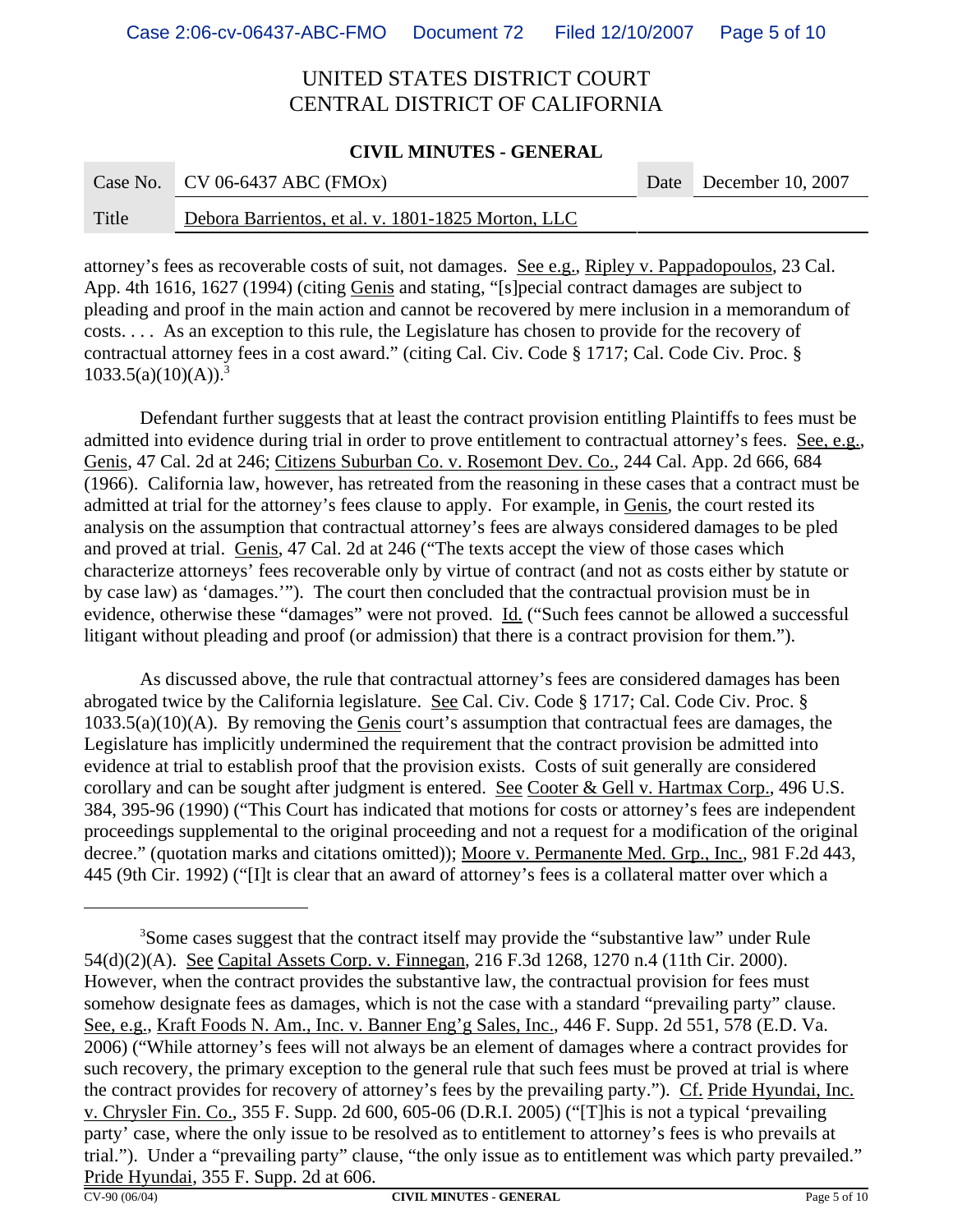#### **CIVIL MINUTES - GENERAL**

|       | Case No. CV 06-6437 ABC (FMOx)                     | Date December 10, 2007 |
|-------|----------------------------------------------------|------------------------|
| Title | Debora Barrientos, et al. v. 1801-1825 Morton, LLC |                        |

court normally retains jurisdiction even after being divested of jurisdiction on the merits."). Because California courts treat contractual fees as costs and a federal court may address costs following judgment, it only follows that a contractual fee provision may be offered into evidence for the first time on a motion for attorney's fees and costs.

This conclusion is consistent with cases allowing contractual fee awards even when the plaintiff's cause of action is not for breach of contract and does not implicate Civil Code section 1717. See Cruz, 155 Cal. App. 4th at 1276-77 ("The attorney's fees clause in a contract may be broad enough to cover tort as well as contract cases of action."); Wakefield v. Bohlin, 145 Cal. App. 4th 963 (2006) (allowing contractual attorney's fees on non-contract claims, even though Civil Code section 1717 may have barred recovery of fees on non-contract claims). Moreover, none of the authorities cited by Defendant require admission of the contract pursuant to which attorney's fees are sought, which makes logical sense when a plaintiff's complaint may implicate a contract, but does not include a breach of contract claim. See, e.g., Engel v. Teleprompter Corp., 732 F.2d 1238 (5th Cir. 1984) (noting that, because the contract was introduced into evidence, the only open question was which party was the "prevailing party," and not deciding whether introduction of the contract was necessary); Capital Asset Research Corp. v. Finnegan, 216 F.3d 1268 (11th Cir. 2000) (same).<sup>4</sup> Because California law treats contractual attorney's fees as costs, Plaintiffs need not have pled and proved either the leases containing the provision or the entitlement to fees under those provisions during summary judgment.

Plaintiffs need only establish that their lawsuit properly implicates the contractual fees provision, which it does. The fees provision is limited to actions to "enforce" the rights under the lease. Here, even though Plaintiffs did not sue on the leases, their complaint was one to enforce their rights as tenants under the lease. Defendant sought to terminate Plaintiffs' tenancies, thereby extinguishing Plaintiffs' rights under the leases. Plaintiffs were forced to then initiate this litigation to protect the existence of their tenancies and, a fortiori, their leases. That Plaintiffs sought a declaratory judgment does not change this analysis. Had this litigation proceeded in the normal course, Defendants would have pursued Plaintiffs' evictions to an unlawful detainer proceeding and Plaintiffs would have defended the action based upon the LARSO, their leases, and the federal Section 8 program. Defendant would have claimed, as it did here, that the LARSO was preempted and that it could validly terminate Plaintiffs' leases and tenancies. That proceeding would have undoubtedly constituted an action to "enforce" Plaintiffs' rights under the leases, permitting Plaintiffs to recover attorney's fees. The Court will not penalize Plaintiffs for seeking (and obtaining) a declaration of their rights in federal court, obviating the need to specifically enforce their rights under the leases, by denying them fees they could have obtained had they waited until Defendant attacked their rights in an unlawful detainer proceeding.

<sup>&</sup>lt;sup>4</sup>Other cases on which Defendant relies dealt with contractual indemnity provisions, which could arguably be considered damages, rather than costs. See, e.g., McGuire v. Russell Miller, Inc., 1 F.3d 1306 (2d Cir. 1993); Citizens Suburban, 244 Cal. App. 2d at 684 (prior to enactment of both Civil Code section 1717 and Civil Procedure Code section 1033.5(a)(10)(A), treating contractual indemnity clause for attorney's fees as damages under Genis).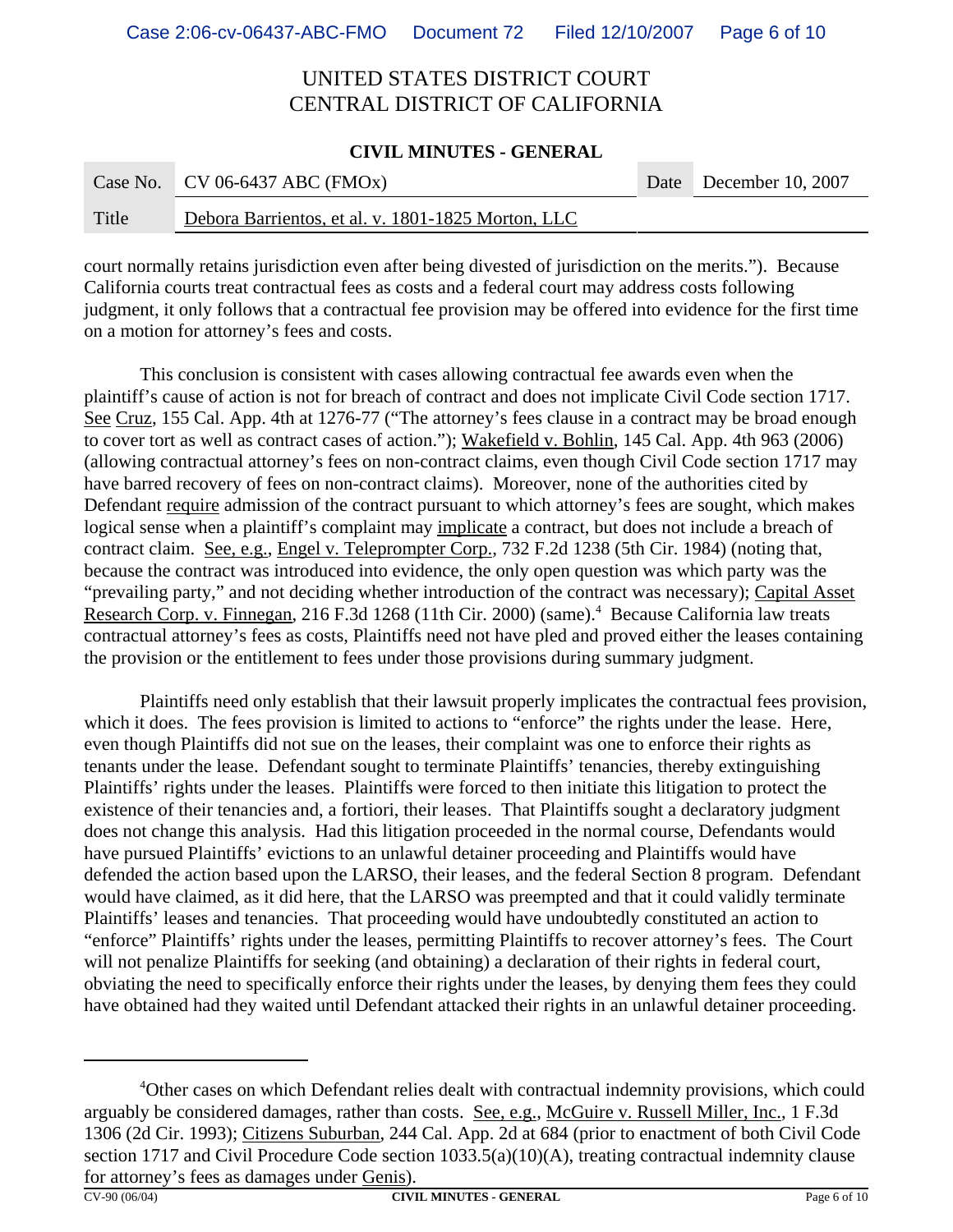#### **CIVIL MINUTES - GENERAL**

|       | Case No. CV 06-6437 ABC (FMOx)                     | Date December 10, 2007 |
|-------|----------------------------------------------------|------------------------|
| Title | Debora Barrientos, et al. v. 1801-1825 Morton, LLC |                        |

Therefore, Plaintiffs may rely on the attorney's fees provisions in their leases to seek fees at this stage.<sup>5</sup>

As noted above, because the Court finds that attorney's fees are available under Plaintiffs' leases, it need not determine whether they are also available under Los Angeles Municipal Code section 151.10A.

### **B. Reasonableness of Fees Claimed by Plaintiffs**

Plaintiffs have provided detailed evidence that their attorneys spent 488.77 hours for a total cost of \$180,029.50. Defendant has provided no opposing evidence or argument as to the reasonableness of these fees, instead requesting either an evidentiary hearing on this issue or supplemental briefing. Rule 54(d)(2)(C) states, "the court must, on a party's request, give an opportunity for adversary submissions on the motion [for fees] in accordance with Rule 43(c) or 78. The court may decide issues of liability for fees before receiving submissions on the value of services." An evidentiary hearing is not required if the record and supporting affidavits are sufficiently detailed to provide the Court an adequate basis to calculate an award and the material facts necessary to calculate the award are not genuinely in dispute. See Sablan v. Department of Fin., 856 F.2d 1317, 1322 (9th Cir. 1988); Shakey's Inc. v. Covalt, 704 F.2d 426, 435 (9th Cir. 1983). Facts cannot be considered disputed if the opposing party does not attach evidence or offer a counter-statement of facts; conclusory legal allegations are insufficient. Sablan, 856 F.2d at 1322-23.

For reasons unclear to the Court, Defendant has failed to offer opposing evidence on the reasonableness of Plaintiffs' fee amount. Apparently, Defendant believed that the Court must afford it an opportunity to oppose Plaintiffs' calculations under Rule 54(d)(2)(C). While this may be true generally, Plaintiffs have not chosen to bifurcate the issues of entitlement and reasonableness, opting instead to present both issues in their motion. Plaintiffs submitted admissible evidence in the form of affidavits establishing the reasonableness of their fee calculations. Defendant had the opportunity in its opposing briefing to refute the reasonableness of Plaintiffs' fees and offer evidence to at least contradict Plaintiffs' evidence. Defendant, however, acted at its own peril in strategically choosing to oppose entitlement and alternatively asking for further briefing on reasonableness, rather than also offering evidence in opposition to the reasonableness of the fees sought. Plaintiffs' motion gave Defendant the "opportunity" contemplated by Rule  $54(d)(2)(C)$ , and Defendant has cited no case to suggest that any further opportunity or evidentiary hearing is now required. The Court need not – and will not – allow Defendant to submit evidence and argument it already had the opportunity to present and, for strategic reasons, chose not to. Because Defendant has not submitted evidence contradicting the evidence presented by Plaintiffs, the Court may dispense with an evidentiary hearing and decide the reasonableness of fees based upon affidavits submitted by Plaintiffs. Sablan, 856 F.2d at 1322-23.

<sup>&</sup>lt;sup>5</sup>Defendant independently suggests that Plaintiffs should be held to the stipulated facts on summary judgment and should be precluded from introducing the leases as additional evidence at this stage. In light of the Court's holding that the leases did not need to be admitted into evidence, the Court rejects this contention.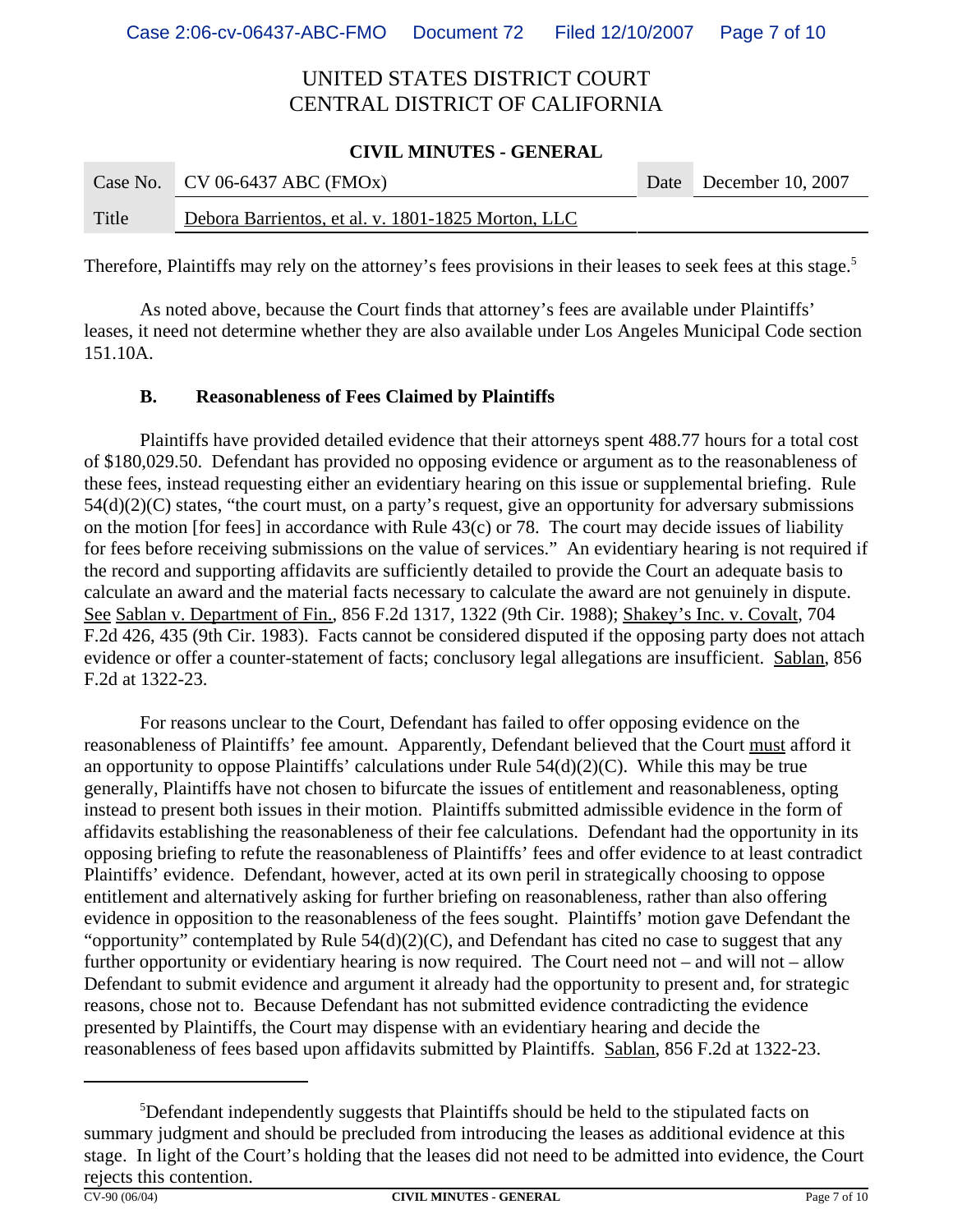#### **CIVIL MINUTES - GENERAL**

|       | Case No. CV 06-6437 ABC (FMOx)                     | Date December 10, 2007 |
|-------|----------------------------------------------------|------------------------|
| Title | Debora Barrientos, et al. v. 1801-1825 Morton, LLC |                        |

Even in the absence of opposing evidence, the Court will independently assess the appropriate fees using the lodestar method and pursuant to the Kerr factors. First, the hourly rates for the four attorneys representing Plaintiffs from both Legal Aid Foundation of Los Angeles and the National Housing Law Project are reasonable. Generally, a reasonable hourly rate is one "in line with those prevailing in the community for similar services by lawyer of reasonably comparable skill, experience, and reputation." Sorenson v. Mink, 239 F.3d 1140, 1145 (9th Cir. 2001).<sup>6</sup> Based upon the years of experience for each attorney, Plaintiffs' counsel claim hourly rates of \$250 (one year), \$300 (seven years), \$350 (ten years), and \$500 (29 years). These rates are reasonable within the Los Angeles community. See Love v. Mail on Sunday, Case No. CV 05-7798 ABC, 2007 WL 2709975, at \*8 (C.D. Cal. Sept. 7, 2007) (allowing rates between \$305 to \$690 per hour in Los Angeles based upon years of experience); Comite de Jornaleros de Redondo Beach v. City of Redondo Beach, Case No. CV 04-9396 CBM, 2006 WL 4081215, at \*2 (C.D. Cal. 2006) (allowing rates between \$300 and \$495 for attorneys from the Mexican-American Legal Defense and Education Fund and between \$295 to \$625 for attorneys from the Lawyers' Committee for Civil Rights, all based upon years of experience).

Mr. Abasto and Mr. Grow spent the bulk of time on this matter. Mr. Abasto has ten years of experience in litigating housing issues and representing low-income tenants. (Abasto Decl. ¶¶ 4-7.) Certainly, \$350 per hour is a reasonable rate for the time he spent in this case. See Redondo Beach, 2006 WL 4081215, at \*2 (approving \$400 per hour for a Lawyers' Committee for Civil Rights attorney with ten years' experience). Mr. Grow has 29 years of experience, concentrated on litigation and policy advocacy related to affordable housing. (Grow Decl. ¶¶ 4, 14.) His rate of \$500 per hour, given his extensive experience, is reasonable. See Redondo Beach, 2006 WL 4081215, at \*2 (approving \$625 per hour for Lawyers' Committee for Civil Rights attorney with 27 years' experience). Similarly, Ms. Thomas and Mr. Espinosa's rates of \$250 and \$300, respectively, are reasonable. Id. (approving \$225 per hour for first-year litigator and \$400 per hour for attorney with ten years' experience). Therefore, the Court adopts these rates as reasonable to calculate the lodestar amount.

Plaintiffs' counsel claim a total of 488.77 hours expended in this matter, divided into each task performed by each attorney. (Abasto Decl. ¶ 8; Grow Decl. ¶ 10-12.) These tasks included:

- Conducting extensive meetings with 22 Plaintiffs to give them counsel and advice regarding their housing and this litigation, all of which had to be translated into two different languages (Spanish and Korean);
- Drafting the Complaint;
- Drafting the stipulation of facts;
- Drafting the extensive and complicated motion for summary judgment, on which Plaintiffs prevailed;
- Responding to the amicus brief from the California Apartment Association;
- Responding to the Court's request for supplemental briefing;

<sup>6</sup>The non-profit status of Plaintiffs' counsel does not change this analysis. See Missouri v. Jenkins, 491 U.S. 274, 286 (1989) (stating that non-profit fees should be "comparable to what is traditional with attorneys compensated by a fee-paying client.").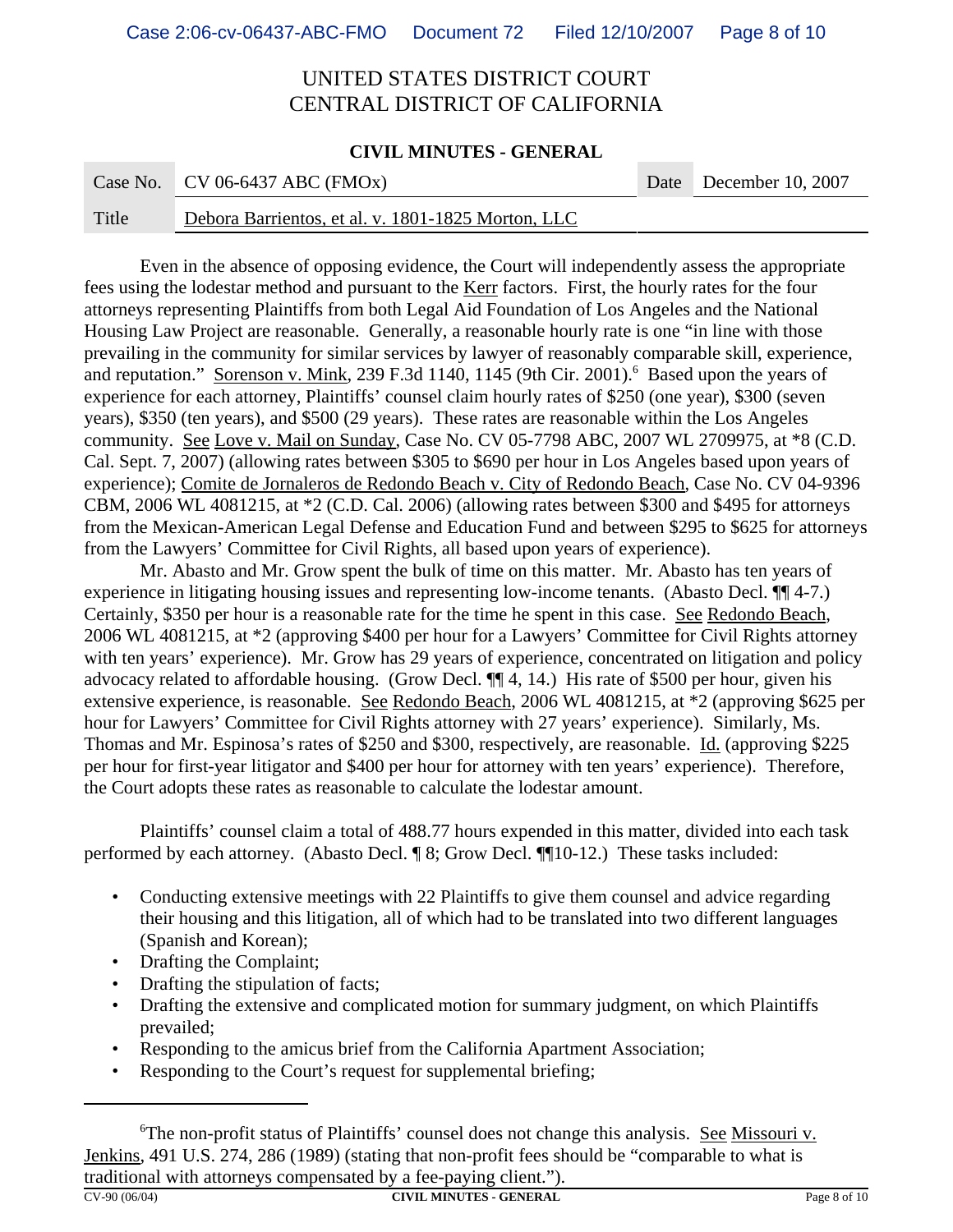### **CIVIL MINUTES - GENERAL**

|       | Case No. CV 06-6437 ABC (FMOx)                     | Date December 10, 2007 |
|-------|----------------------------------------------------|------------------------|
| Title | Debora Barrientos, et al. v. 1801-1825 Morton, LLC |                        |

• Responding to Defendant's motion for reconsideration, on which Plaintiffs prevailed; and

Drafting the instant motion.

This case involved novel and complex issues of federal, state, and local housing law, and their interplay. These issues evoked a total of nine briefs and prompted Orders from this Court totaling more than 60 pages (not including the instant Order). Plaintiffs' counsel state that they carefully tracked their time and avoided duplicative work. Assuming a 40-hour work week, the 488.77 hours claimed by Plaintiffs' counsel represent only 12 weeks of full-time work for one attorney. It is certainly reasonable that four attorneys could have expended these hours over the several months the summary judgment motion was pending with the Court. The Court finds that 488.77 hours is a reasonable number expended in this case of first impression.<sup>7</sup> Therefore, because the hourly rates and the number of hours expended are reasonable, Plaintiffs are entitled to attorney's fees in the amount of \$180,029.50.

**//**

**//**

**//**

**//**

**//**

**// //**

**// //**

 $\frac{7}{1}$ Many of the Kerr factors are subsumed in the Court's analysis here, including: the time and labor required; the novelty and difficulty of the questions involved; the skill required to perform the legal service properly; the customary fee; the experience, reputation, and ability of the attorneys; and awards in similar cases. See Kerr, 526 F.2d at 70. The other Kerr factors also support Plaintiffs' calculations. This case was complex, requiring at least the number of hours expended by Plaintiffs' counsel (if not more). The skills demonstrated by Plaintiffs' counsel in obtaining a favorable judgment were no less than top-notch, and were demonstrated throughout Plaintiffs' submissions to the Court. Plaintiffs' counsel's work on this case was particularly important because, without the assistance of a legal services organization, no attorney would have had any incentive to represent Plaintiffs. Plaintiffs are all low-income tenants, unable to pay for attorney's fees, and the case was not appropriate for a contingency fee arrangement because Plaintiffs were not seeking damages. Therefore, the Kerr factors, taken as a whole, militate strongly in favor of the fees amount requested by Plaintiffs.